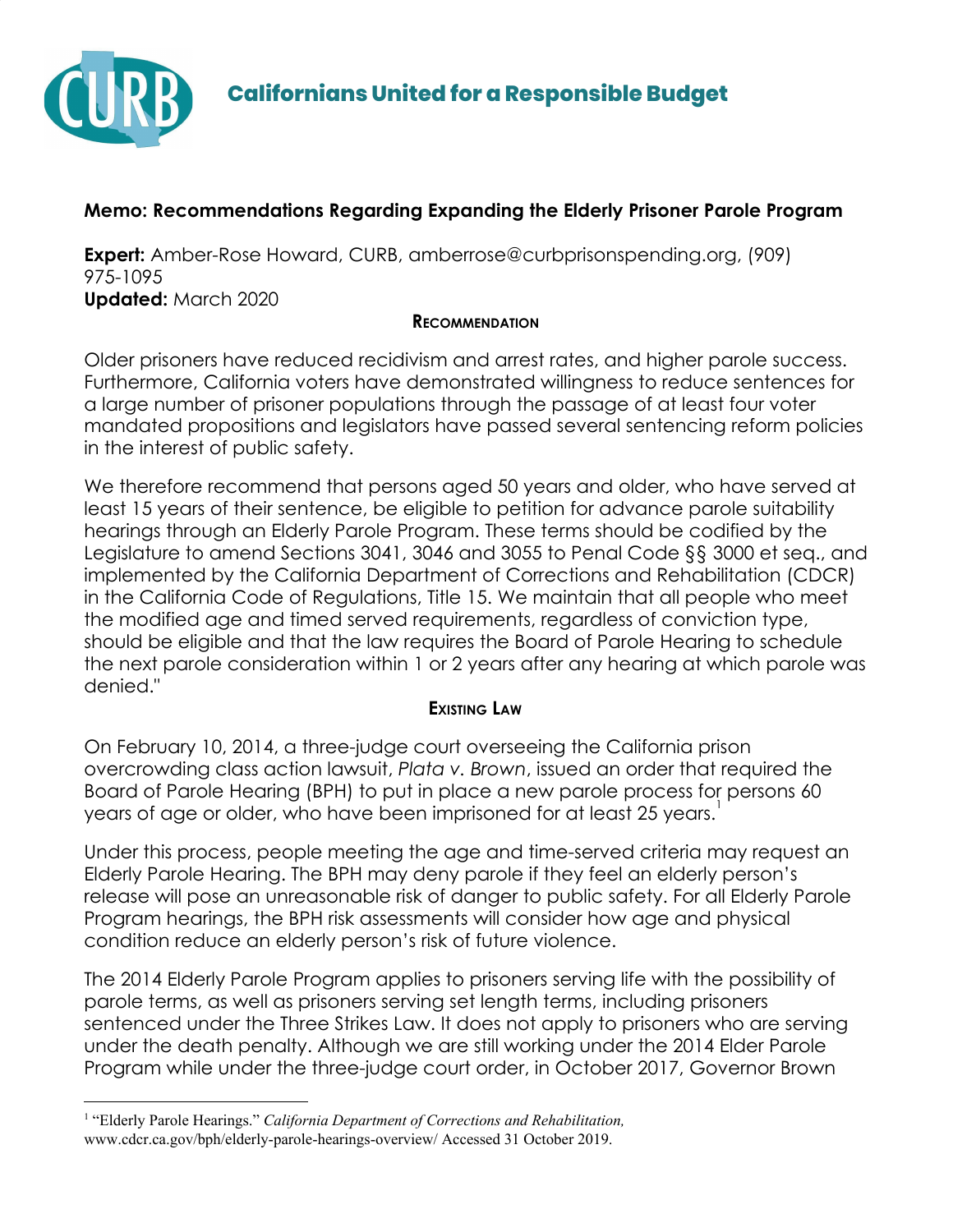signed AB 1448 (Weber) into law. This bill codified and narrowed the 2014 program by making a person who was sentenced pursuant to the Three Strikes Law, a person who was sentenced to life in prison without the possibility of parole or death, and a person who was convicted of the first-degree murder of a peace officer or a person who had been a peace officer, as provided, exempt from the Elder Parole Program.

The 2014-2015 California Budget Act allocated \$3.1 million to the General Fund to comply with the court order. These funds were to be utilized to expand medical parole, establish a parole process for some second strikers, and implement the Elderly Parole Program.<sup>2</sup>

According to a CDCR Monthly Update dated March 16, 2020: "From February 11, 2014 through January 31, 2020, the Board held 4,232 hearings for inmates eligible for elderly parole, resulting in 1,173 grants, 2,640 denials, 419 stipulations to unsuitability, and there currently are no split votes that require further review by the full Board. An additional 1,951 hearings were scheduled during this time period but were waived, postponed, continued, or cancelled."<sup>3</sup> Though these hearings have yielded a nearly 28% rate of release, because a large proportion of hearings were waived or cancelled, the release rate for the total population eligible for elder parole is only 19%.

## **ANTICIPATED SAVINGS AND POPULATION IMPACT**

In March 2015, the Senate Appropriations Committee estimated that "for every 50 inmates released to parole, first-year net cost savings could range from a minimum of \$300,000 to over \$1.5 million" in the General Fund.<sup>4</sup> A more recent analysis for AB 1448, a bill enacted in Fall 2017 to codify the existing Elder Parole Program, stated that "costs associated with geriatric medical needs begin to accumulate at 50 years of age."<sup>5</sup> The average annual cost to incarcerate an inmate in prison in California in 2019 was approximately \$81,000.<sup>6</sup> According to data from other states, it is estimated that it costs two to three times more to incarcerate elderly people than non-elderly individuals.<sup>7</sup>

#### **BACKGROUND**

Elder prisoner parole is a reasonable step toward reducing the number of people in prison, a goal that CDCR was mandated to focus on as a result of the *Coleman-Plata*

[salsa3.salsalabs.com/o/51040/images/201720180AB1448\\_Assembly](https://salsa3.salsalabs.com/o/51040/images/201720180AB1448_Assembly%20Public%20Safety.pdf) Public Safety.pdf Accessed 5 November 2019.

<sup>6</sup> "How much does it cost to incarcerate an inmate?" *Legislative Analyst's Of ice*, January 2019,

[lao.ca.gov/PolicyAreas/CJ/6\\_cj\\_inmatecost](https://lao.ca.gov/PolicyAreas/CJ/6_cj_inmatecost) Accessed 31 October 2019.

<sup>2</sup> Brown, Edmund G. "California State Budget, 2014-15."

<http://www.ebudget.ca.gov/2014-15/pdf/Enacted/BudgetSummary/FullBudgetSummary.pdf> Accessed 20 January 2020, p. 35.

<sup>3</sup> "Three-Judge Court Monthly Update: March 16, 2020 Update to the Three-Judge Court." *California Department of Corrections and Rehabilitation,* 16 March 2020, www[.cdcr.ca.gov/3-judge-court-update/](https://www.cdcr.ca.gov/3-judge-court-update/) Accessed 18 March 2020.

<sup>4</sup> Senate Committee on Appropriations. "SB 224 (Liu) - Elderly Parole Program." *California Legislative Information,* March 19, 2015. leginfo.legislature.ca.gov/faces/billAnalysisClient.xhtml?bill\_id=201520160SB224# Accessed 31 October 2019.

<sup>5</sup> Pagan, Gregory. "AB 1448 (Weber) - As Amended March 28, 2017." *Assembly Committee on Public Safety,*

<sup>&</sup>lt;sup>7</sup> "Elderly Inmates in California Prisons." *Legislative Analyst's Office*, 11 May 2010, [lao.ca.gov/handouts/crimjust/2010/Elderly\\_Inmates\\_05\\_11\\_10.pdf](http://www.lao.ca.gov/handouts/crimjust/2010/Elderly_Inmates_05_11_10.pdf) Accessed 31 October 2019.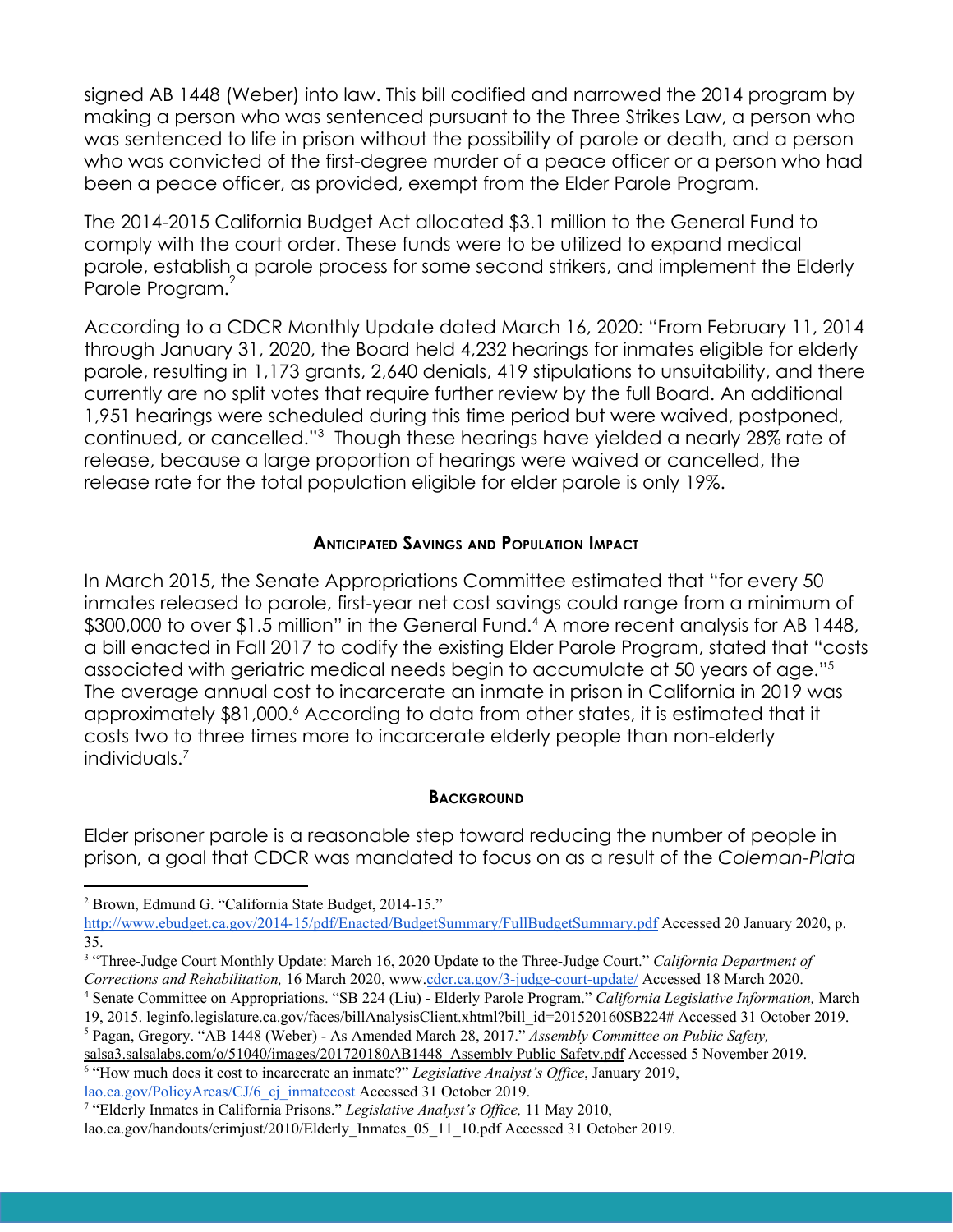ruling.<sup>8</sup> The Legislative Analyst's Office has recommended providing early release for various prisoners over the age of 55 due to their relatively low risk of reoffending and high rates of parole success. Additionally, California voters have shown a willingness to overturn lengthy terms to reduce prison overcrowding and bloated prison budgets, passing initiatives such as Proposition 36, Proposition 47, Proposition 64, and Proposition 57. In the Governor's signing message, for AB 1448 he urged an expansion of the program, writing: *"This is an important bill, and I appreciate the Author and Legislature's willingness to take this step towards codifying responsible and durable reforms to our criminal justice system. I urge this and future legislatures to revisit this policy in future years, however, as I believe the pool of eligible inmates can and should be broadened. This can be done safely, as the current program has shown."<sup>10</sup>*

According to CDCR, the percentage of prisoners over 55 years of age more than doubled between 2000 and 2010, rising from 3% to 8% (or about 13,600 inmates), and was projected to grow to 12% of the population by  $2015$ .<sup>11</sup> As of December 31, 2018, CDCR reported a total of 30,336 people over the age of 50, representing approximately 23.8% of the total in-custody population.<sup>12</sup> This growth in elderly prisoners is primarily due to various sentencing law changes that have increased the average length of stay in prison, such as the "Three Strikes Law."<sup>13</sup>

<sup>12</sup> Office of Research. "Offender Data Points: Offender Demographics for the 24-month period ending December 2018." *California Department of Corrections and Rehabilitation,* January 2020,

[cdcr.ca.gov/research/wp-content/uploads/sites/174/2020/01/201812\\_DataPoints.pdf](https://www.cdcr.ca.gov/research/wp-content/uploads/sites/174/2020/01/201812_DataPoints.pdf) Accessed 11 January 2020, pg. 20. <sup>13</sup> "Elderly Inmates in California Prisons." *Legislative Analyst's Office*, 11 May 2010,

<sup>8</sup> Ralph Colement et. al. v. Edmund G. Brown Jr. et. al. and Marciano Plata et. al. v. Edmund G. Brown Jr. et. al. "Three-Judge Court Order Granting in Part and Denying in Part Defendents' Request for Extension of December 31, 2013 Deadline."

[web.archive.org/web/20190223084523/https://www.cdcr.ca.gov/News/docs/3jp-Feb-2014/Three-Judge-Court-order-2-20-20](http://web.archive.org/web/20190223084523/https://www.cdcr.ca.gov/News/docs/3jp-Feb-2014/Three-Judge-Court-order-2-20-2014.pdf) [14.pdf](http://web.archive.org/web/20190223084523/https://www.cdcr.ca.gov/News/docs/3jp-Feb-2014/Three-Judge-Court-order-2-20-2014.pdf) Accessed 11 January 2020.

<sup>&</sup>lt;sup>9</sup> "Elderly Inmates in California Prisons." *Legislative Analyst's Office*, 11 May 2010,

http://www.lao.ca.gov/handouts/crimjust/2010/Elderly Inmates 05 11 10.pdf Accessed 31 October 2019, pg. 3.

<sup>10</sup> Brown, Edmund G. "Signing Letter for AB 1448." *Of ice of the Governor,* 11 October 2017,

[web.archive.org/web/20171219113633/https://www.gov.ca.gov/docs/AB\\_1448\\_Signing\\_Message\\_2017.pdf](http://web.archive.org/web/20171219113633/https://www.gov.ca.gov/docs/AB_1448_Signing_Message_2017.pdf) Accessed 11 January 2020.

<sup>&</sup>lt;sup>11</sup> "Elderly Inmates in California Prisons." *Legislative Analyst's Office*, 11 May 2010,

[http://www.lao.ca.gov/handouts/crimjust/2010/Elderly\\_Inmates\\_05\\_11\\_10.pdf](http://www.lao.ca.gov/handouts/crimjust/2010/Elderly_Inmates_05_11_10.pdf) Accessed 31 October 2019, pg. 1.

[lao.ca.gov/handouts/crimjust/2010/Elderly\\_Inmates\\_05\\_11\\_10.pdf](http://www.lao.ca.gov/handouts/crimjust/2010/Elderly_Inmates_05_11_10.pdf) Accessed 31 October 2019, pg. 1.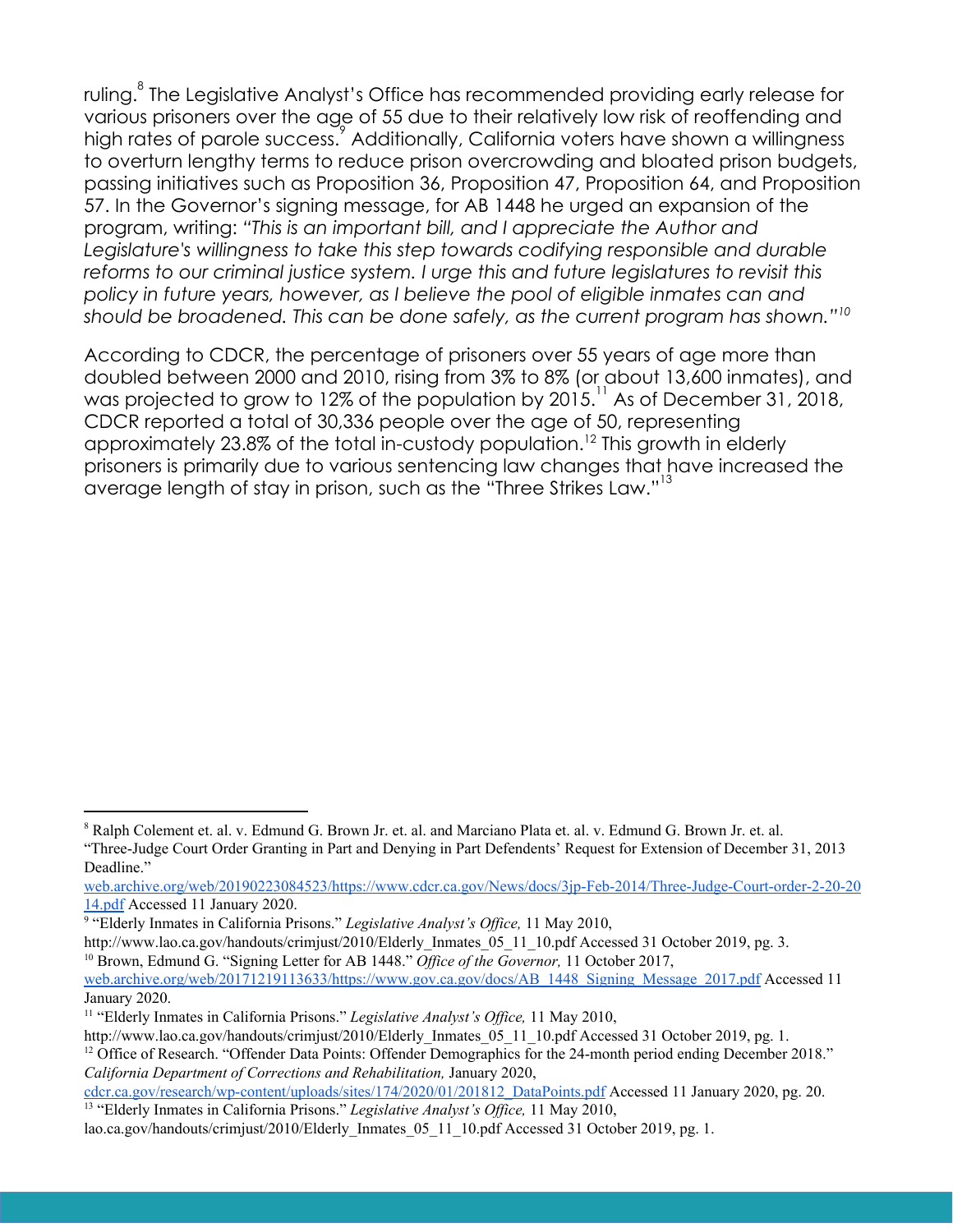

#### *Fig. 1: Percentage of CDCR Prison Population over 50 years old<sup>14</sup>*

Prisoners above the age of 50 tend to have lower rates of recidivism, and higher rates of parole success, than any other segment of the prison population.<sup>15</sup> Across the United States, older persons also have significantly lower arrest rates than younger persons. In 2001, the arrest rate for persons aged 40-44 was 0.73%.<sup>16</sup> The rate decreases by about half every 5 years, dropping to 0.46% for persons 45-49 and 0.26% for persons 50-54. $\degree$  For 55-59 years old, the arrest rate plummets to 0.14%.

It is also worth noting that many have estimated that due to a variety of factors, the physiological age of incarcerated people is, on average, 10 to 15 years greater than their chronological age. Some institutions, including the National Institute of Corrections, define older incarcerated people as those aged 50 years or more.<sup>18</sup>

<sup>&</sup>lt;sup>14</sup> Data based on CDCR population data from 2007 - 2018, as reported in CDCR's Prison Census Data and Offender Data Points Reports.

<sup>15</sup> Office of Research. "2013 Outcome Evaluation Report." *California Department of Corrections and Rehabilitation,* January 2014,

[web.archive.org/web/20160710214750/http://www.cdcr.ca.gov/Adult\\_Research\\_Branch/Research\\_Documents/Outcome\\_Ev](https://web.archive.org/web/20160710214750/http://www.cdcr.ca.gov/Adult_Research_Branch/Research_Documents/Outcome_Evaluation_Report_2013.pdf) [aluation\\_Report\\_2013.pdf](https://web.archive.org/web/20160710214750/http://www.cdcr.ca.gov/Adult_Research_Branch/Research_Documents/Outcome_Evaluation_Report_2013.pdf) Accessed 11 January 2020.

<sup>&</sup>lt;sup>16</sup> Uniform Crime Reporting Program. "Age-Specific Arrest Rates and Race-Specific Arrest Rates for Selected Offenses, 1993-2001." *Federal Bureau of Investigation,* November 2003,

[www.fbi.gov/about-us/cjis/ucr/additional-ucr-publications/age\\_race\\_arrest93-01.pdf,](http://www.fbi.gov/about-us/cjis/ucr/additional-ucr-publications/age_race_arrest93-01.pdf) Accessed 11 January 2020, pg. 4. <sup>17</sup> Office of Research. "2013 Outcome Evaluation Report." *California Department of Corrections and Rehabilitation,* January 2014,

[web.archive.org/web/20160710214750/http://www.cdcr.ca.gov/Adult\\_Research\\_Branch/Research\\_Documents/Outcome\\_Ev](https://web.archive.org/web/20160710214750/http://www.cdcr.ca.gov/Adult_Research_Branch/Research_Documents/Outcome_Evaluation_Report_2013.pdf) [aluation\\_Report\\_2013.pdf](https://web.archive.org/web/20160710214750/http://www.cdcr.ca.gov/Adult_Research_Branch/Research_Documents/Outcome_Evaluation_Report_2013.pdf) Accessed 11 January 2020.

<sup>&</sup>lt;sup>18</sup> Williams, Brie A. et. al. "Aging in Correctional Custody: Setting a Policy Agenda for Older Prisoner Health Care." *American Journal of Public Health,* August 2012, 102(8): 1475-1481,

[www.ncbi.nlm.nih.gov/pmc/articles/PMC3464842/#\\_\\_ffn\\_sectitle](https://www.ncbi.nlm.nih.gov/pmc/articles/PMC3464842/#__ffn_sectitle) Accessed 11 January 2020.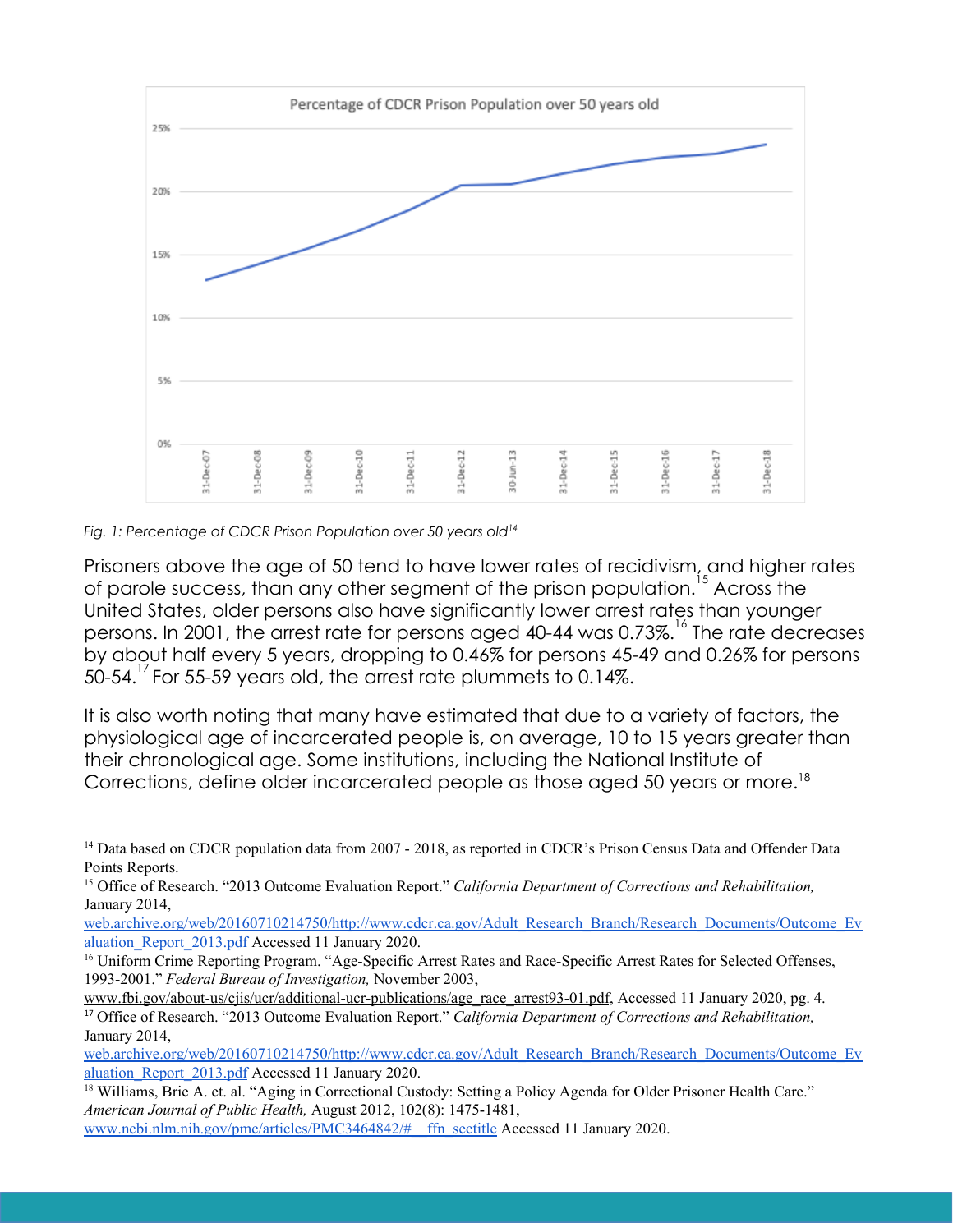## **ELDER PAROLE CRITERIA NATIONALLY**

According to data from 2018, at least 17 states have adopted some form of elder parole into their statutes.<sup>19</sup> These processes vary from state to state and may include discretionary parole, furloughs, and medical and/or compassionate release. Elder parole eligibility often includes age criteria and length of time served. Of the 17 states that have legislated elder parole, one state allows eligibility to begin at 55 years of age, six at age 60, three at age 65, two at age 60 or 65 depending on the length served, and five use other criteria.<sup>20</sup> Alabama currently has the lowest age criteria at 55. In 2019, legislation was introduced to the New York Senate that, if passed, would allow incarcerated people who are 55 years of age and older and who have served a minimum of 15 years to be eligible for elder parole.<sup>21</sup> In early 2020, an identical Assembly Bill was introduced.<sup>22</sup>

California is the most stringent requiring persons to have served a minimum of 25 years in order to be eligible for elder parole. $^{23}$  Maryland requires 15 years served; Alaska, Louisiana, and South Dakota require 10 years served; and Virginia and Wisconsin require 5 or 10 years served depending on the person seeking parole's age. In two states - Oklahoma and Mississippi - people seeking parole must have served 10 years or a certain proportion of their sentence.<sup>24</sup>

In eight states, sentence length is not a factor. In several of these states, additional factors such as medical needs are instead required. For instance, in Missouri a person seeking elder parole must require long-term nursing care. In New Mexico and North Carolina, a person must be 65 years of age or older and suffer a chronic condition or disease related to aging. In Oregon, the stipulation is that a person must be permanently incapacitated and unable to independently move between places.<sup>25</sup>

Despite the existence of these laws, it has been reported that across the US, these laws are infrequently used and have not led to significant decreases in elderly incarcerated populations. For instance, a recent study by the Vera Institute reported that between 2008 and early 2016, a mere 39 people had been released on medical furlough in the

- [www.nysenate.gov/legislation/bills/2019/s2144](https://www.nysenate.gov/legislation/bills/2019/s2144) Accessed 5 November 2019.
- <sup>22</sup> "Assembly Bill A9040, 2019-2020 Legislative Session." *New York State Senate,* https://www.nysenate.gov/legislation/bills/2019/A9040?intent=subscribe&utm\_content=new\_same\_as&utm\_campaign=bill [alerts&utm\\_source=ny\\_state\\_senate&utm\\_medium=email](https://www.nysenate.gov/legislation/bills/2019/A9040?intent=subscribe&utm_content=new_same_as&utm_campaign=bill_alerts&utm_source=ny_state_senate&utm_medium=email) Accessed 11 January 2020.

[www.ncsl.org/research/civil-and-criminal-justice/state-medical-and-geriatric-parole-laws.aspx](http://www.ncsl.org/research/civil-and-criminal-justice/state-medical-and-geriatric-parole-laws.aspx) Accessed 5 November 2019. <sup>24</sup> "State Medical and Geriatric Parole Laws." *National Conference of State Legislatures,* 27 August 2018,

<sup>19</sup> These include: Alabama, Alaska, California, Georgia, Louisiana, Maryland, Mississippi, Missouri, New Mexico, North Carolina, Oklahoma, Oregon, South Dakota, Utah, Virginia, Washington, Wisconsin.

<sup>&</sup>quot;State Medical and Geriatric Parole Laws." *National Conference of State Legislatures,* 27 August 2018, [www.ncsl.org/research/civil-and-criminal-justice/state-medical-and-geriatric-parole-laws.aspx](http://www.ncsl.org/research/civil-and-criminal-justice/state-medical-and-geriatric-parole-laws.aspx) Accessed 5 November 2019.

<sup>20</sup> "State Medical and Geriatric Parole Laws." *National Conference of State Legislatures,* 27 August 2018,

[www.ncsl.org/research/civil-and-criminal-justice/state-medical-and-geriatric-parole-laws.aspx](http://www.ncsl.org/research/civil-and-criminal-justice/state-medical-and-geriatric-parole-laws.aspx) Accessed 5 November 2019. <sup>21</sup> "Senate Bill S2144, 2019-2020 Legislative Session." *New York State Senate,*

<sup>23</sup> "State Medical and Geriatric Parole Laws." *National Conference of State Legislatures,* 27 August 2018,

[www.ncsl.org/research/civil-and-criminal-justice/state-medical-and-geriatric-parole-laws.aspx](http://www.ncsl.org/research/civil-and-criminal-justice/state-medical-and-geriatric-parole-laws.aspx) Accessed 5 November 2019. <sup>25</sup> "State Medical and Geriatric Parole Laws." *National Conference of State Legislatures,* 27 August 2018,

[www.ncsl.org/research/civil-and-criminal-justice/state-medical-and-geriatric-parole-laws.aspx](http://www.ncsl.org/research/civil-and-criminal-justice/state-medical-and-geriatric-parole-laws.aspx) Accessed 5 November 2019.